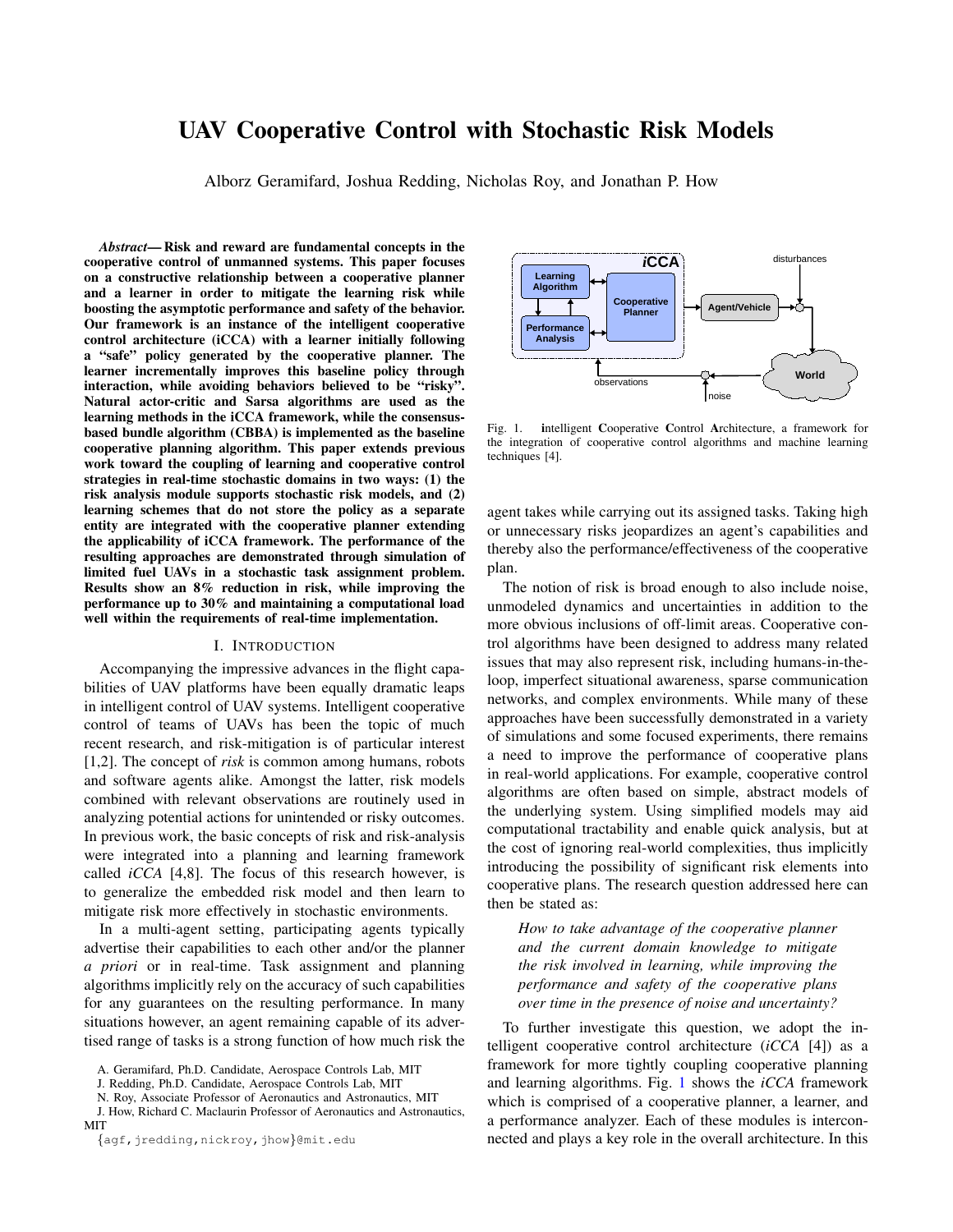research, the performance analysis module is implemented as risk analysis where actions suggested by the learner can be overridden by the baseline cooperative planner if they are deemed too risky. This synergistic planner-learner relationship yields a "safe" policy in the eyes of the planner, upon which the learner improve. Ultimately, this relationship will help to bridge the gap to successful and intelligent execution in real-world missions.

Previously, we integrated the consensus-based bundle algorithm (CBBA) [5] as the planner, natural actor-critic  $[6,7]$ as the learner, and a deterministic risk analyzer as the performance analyzer [8]. In this paper, we extend our previous work in two ways:

- The risk analyzer component is extended to handle stochastic models
- By introducing a new wrapper, learning methods with no explicit policy formulation can be integrated within the iCCA framework

The first extension allows for accurate approximation of realistic world dynamics, while the second extension broadens the applicability of iCCA framework to a larger set of learning methods.

The remainder of this paper proceeds as follows: Section [II](#page-1-0) provides background information for the core concepts of this research, including Markov decision processes and Sarsa and natural actor-critic reinforcement learning algorithms. Section [III](#page-2-0) then highlights the problem of interest by defining a pedagogical scenario where planning and learning algorithms are used in conjunction with stochastic risk models. Section [IV](#page-3-0) outlines the proposed technical approach for learning to mitigate risk by providing the details of each element of the chosen *iCCA* framework. The performance of the chosen approach is then demonstrated in Section [V](#page-5-0) through simulation of a team of limited-fuel UAVs servicing stochastic targets. We conclude the paper in Section [VI.](#page-6-0)

#### II. BACKGROUND

### <span id="page-1-0"></span>*A. Markov Decision Processes*

Markov decision processes (MDPs) provide a general formulation for sequential planning under uncertainty [?, 10,12]–[14]. MDPs are a natural framework for solving multi-agent planning problems as their versatility allows modeling of stochastic system dynamics as well as interdependencies between agents. An MDP is defined by tuple  $(S, A, \mathcal{P}_{ss'}^a, \mathcal{R}_{ss'}^a, \gamma)$ , where S is the set of states, A is the set of possible actions. Taking action a from state s has  $\mathcal{P}^a_{ss'}$ probability of ending up in state  $s'$  and receiving reward  $\mathcal{R}_{ss'}^a$ . Finally  $\gamma \in [0,1]$  is the discount factor used to prior-itize early rewards against future rewards.<sup>[1](#page-1-1)</sup> A trajectory of experience is defined by sequence  $s_0, a_0, r_0, s_1, a_1, r_1, \cdots$ , where the agent starts at state  $s_0$ , takes action  $a_0$ , receives reward  $r_0$ , transits to state  $s_1$ , and so on. A policy  $\pi$  is defined as a function from  $S \times A$  to the probability space [0, 1], where  $\pi(s, a)$  corresponds to the probability of taking action a from state s. The value of each state-action pair under policy  $\pi$ ,  $Q^{\pi}(s, a)$ , is defined as the expected sum of discounted rewards when the agent takes action  $a$  from state s and follow policy  $\pi$  thereafter:

$$
Q^{\pi}(s, a) = E_{\pi} \left[ \sum_{t=1}^{\infty} \gamma^{t-1} r_t \middle| s_0 = s, a_0 = a, \right].
$$

The optimal policy  $\pi^*$  maximizes the above expectation for all state-action pairs:

$$
\pi^* = \operatorname*{argmax}_{a} Q^{\pi^*}(s, a)
$$

## *B. Reinforcement Learning in MDPs*

The underlying goal of the two reinforcement learning algorithms presented here is to improve performance of the cooperative planning system over time using observed rewards by exploring new agent behaviors that may lead to more favorable outcomes. The details of how these algorithms accomplish this goal are discussed in the following sections.

*1) Sarsa:* A popular approach among MDP solvers is to find an approximation to  $Q^{\pi}(s, a)$  (policy evaluation) and update the policy with respect to the resulting values (policy improvement). Temporal Difference learning (TD) [15] is a traditional policy evaluation method in which the current  $Q(s, a)$  is adjusted based on the error between the expected reward given by Q and the actual received reward. Given  $(s_t, a_t, r_t, s_{t+1}, a_{t+1})$  and the current value estimates, the temporal difference (TD) error,  $\delta_t$ , is calculated as:

$$
\delta_t(Q) = r_t + \gamma Q^{\pi}(s_{t+1}, a_{t+1}) - Q^{\pi}(s_t, a_t).
$$

The one-step TD algorithm, also known as TD(0), updates the value estimates using:

$$
Q^{\pi}(s_t, a_t) = Q^{\pi}(s_t, a_t) + \alpha \delta_t(Q), \qquad (1)
$$

where  $\alpha$  is the learning rate. Sarsa (state action reward state action) [9] is basic TD for which the policy is directly derived from the Q values as:

$$
\pi^{Sarsa}(s, a) = \begin{cases} 1 - \epsilon & a = \text{argmax}_a Q(s, a) \\ \frac{\epsilon}{|\mathcal{A}|} & \text{Otherwise} \end{cases}.
$$

This policy is also known as the  $\epsilon$ -greedy policy<sup>[2](#page-1-2)</sup>.

*2) Natural Actor-Critic:* Actor-critic methods parameterize the policy and store it as a separate entity named *actor*. In this paper, the actor is a class of policies represented as the Gibbs softmax distribution:

$$
\pi^{AC}(s,a) = \frac{e^{P(s,a)/\tau}}{\sum_b e^{P(s,b)/\tau}},
$$

in which  $P(s, a) \in \mathcal{R}$  is the preference of taking action a in state s, and  $\tau \in (0, \infty]$  is a knob allowing for shifts between greedy and random action selection. Since we use a tabular representation, the actor update amounts to:

$$
P(s, a) \leftarrow P(s, a) + \alpha Q(s, a)
$$

<span id="page-1-1"></span> $1_{\gamma}$  can be set to 1 only for episodic tasks, where the length of trajectories are fixed.

<span id="page-1-2"></span><sup>&</sup>lt;sup>2</sup>Ties are broken randomly, if more than one action maximizes  $Q(s, a)$ .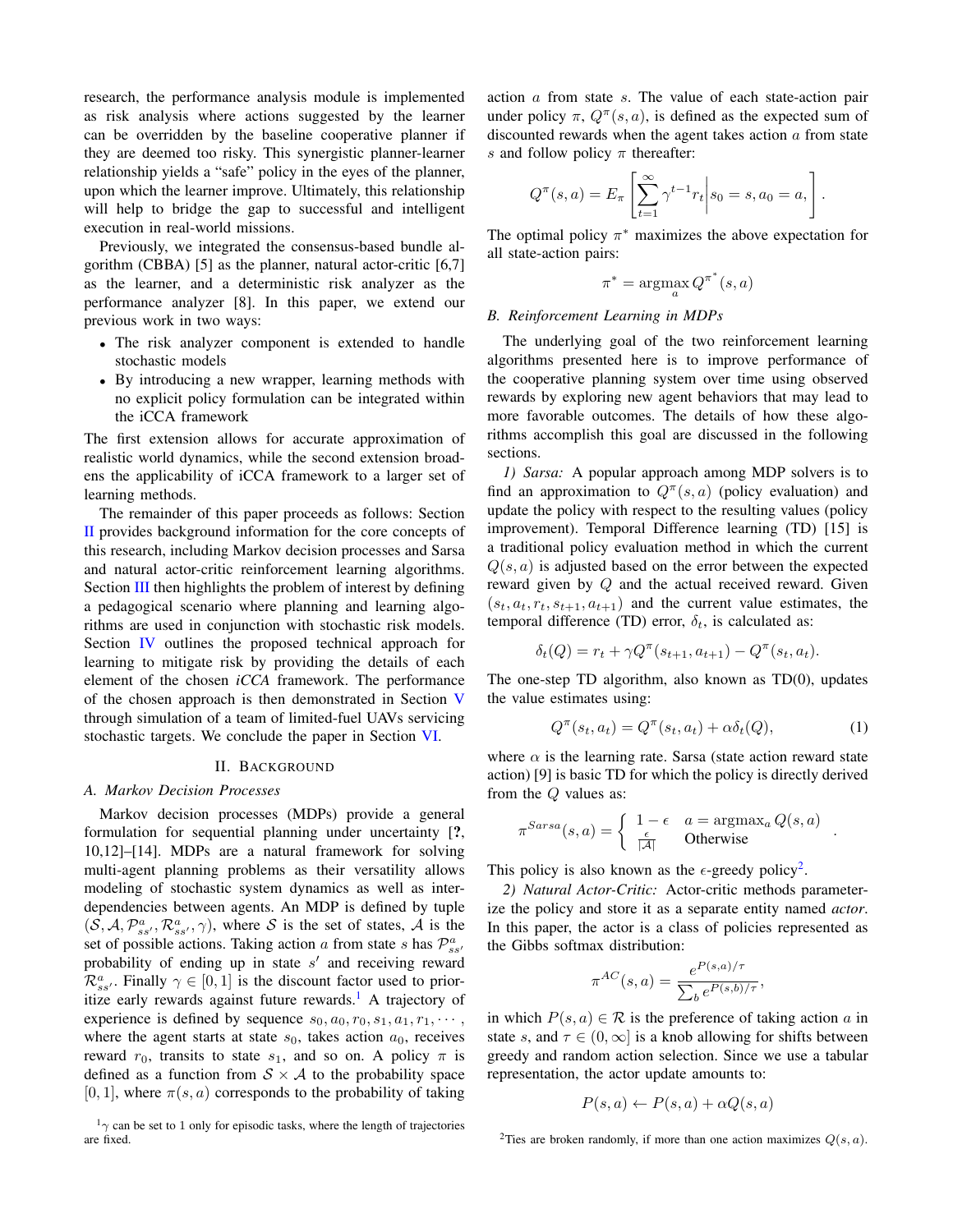

<span id="page-2-1"></span>Fig. 2. The GridWorld domain (a), the corresponding policy calculated with a planner assuming deterministic movement model and its true value function (b) and the optimal policy with the perfect model and its value function (c). The task is to navigate from the top left corner highlighted as • to the right bottom corner identified as  $\star$ . Red regions are off-limit areas where the UAV should avoid. The movement dynamics has 30% noise of moving the UAV to a random free neighboring grid cell. Gray cells are not traversable.

following the incremental natural actor-critic framework [6]. The value of each state-action pair  $(Q(s, a))$  is held by the *critic* and is calculated/updated in an identical manner to Sarsa.

#### III. PROBLEM STATEMENT

<span id="page-2-0"></span>In this section, we use a pedagogical example to explain: (1) the effect of unknown noise on the planner's solution, (2) how learning methods can improve the performance and safety of the planner solution, and (3) how the approximate model and the planner solution can be used for faster and safer learning.

# *A. The GridWorld Domain: A Pedagogical Example*

Consider a grid world scenario shown in Fig. [2-](#page-2-1)(a), in which the task is to navigate a UAV from the top-left corner (•) to the bottom-right corner  $(\star)$ . Red areas highlight the danger zones where the UAV will be eliminated upon entrance. At each step the UAV can take any action from the set  $\{\uparrow, \downarrow, \leftarrow, \rightarrow\}$ . However, due to wind disturbances, there is 30% chance that the UAV is pushed into any unoccupied neighboring cell while executing the selected action. The reward for reaching the goal region and off-limit regions are +1 and −1 respectively, while every other move results in −0.001 reward.

Fig. [2-](#page-2-1)(b) illustrates the policy (shown as arrows) calculated by a planner that is unaware of the wind together with the nominal path highlighted as a gray tube. As expected the path suggested by the planner follows the shortest path that avoids direct passing through off-limit areas. The color of each cell represents the true value of each state (*i.e.,* including the wind) under the planner's policy. Green indicates positive, white indicate zero, and red indicate negative values<sup>[3](#page-2-2)</sup>. Lets focus on the nominal path from the start to the goal. Notice how the value function jumps suddenly each time the policy is followed from an off-limit neighbor cell  $(e.g., (8,3) \rightarrow (8,4))$ . This drastic change highlights the involved risk in taking those actions in the presence of the wind.

The optimal policy and its corresponding value function and nominal path are shown in Fig.  $2-(c)$  $2-(c)$ . Notice how the optimal policy avoids the risk of getting close to off-limit areas by making wider turns. Moreover, the value function on the nominal path no longer goes through sudden jumps. While the new nominal path is longer, it mitigates the risk better. In fact, the new policy raises the mission success rate from 29% to 80%, while boosting the value of the initial state by a factor of  $\approx$ 3. Model-free learning techniques such as Sarsa can find the optimal policy through mere interaction, although they require many training examples. More importantly, they might deliberately move the UAV towards off-limit regions to gain information about those areas. If the learner is integrated with the planner, the estimated model can be used to rule out intentional poor decisions. Furthermore, the planner's policy can be used as a starting point for the learner to bootstrap on, reducing the amount of data the learner requires to master the task.

Though simple, the preceding problem is fundamentally similar to more meaningful and practical UAV planning scenarios. The following sections present the technical approach and examines the resulting methods in this toy domain and a more complex multi-UAV planning task where the size of

<span id="page-2-2"></span><sup>&</sup>lt;sup>3</sup>We set the value for blocked areas to  $-\infty$ , hence the intense red color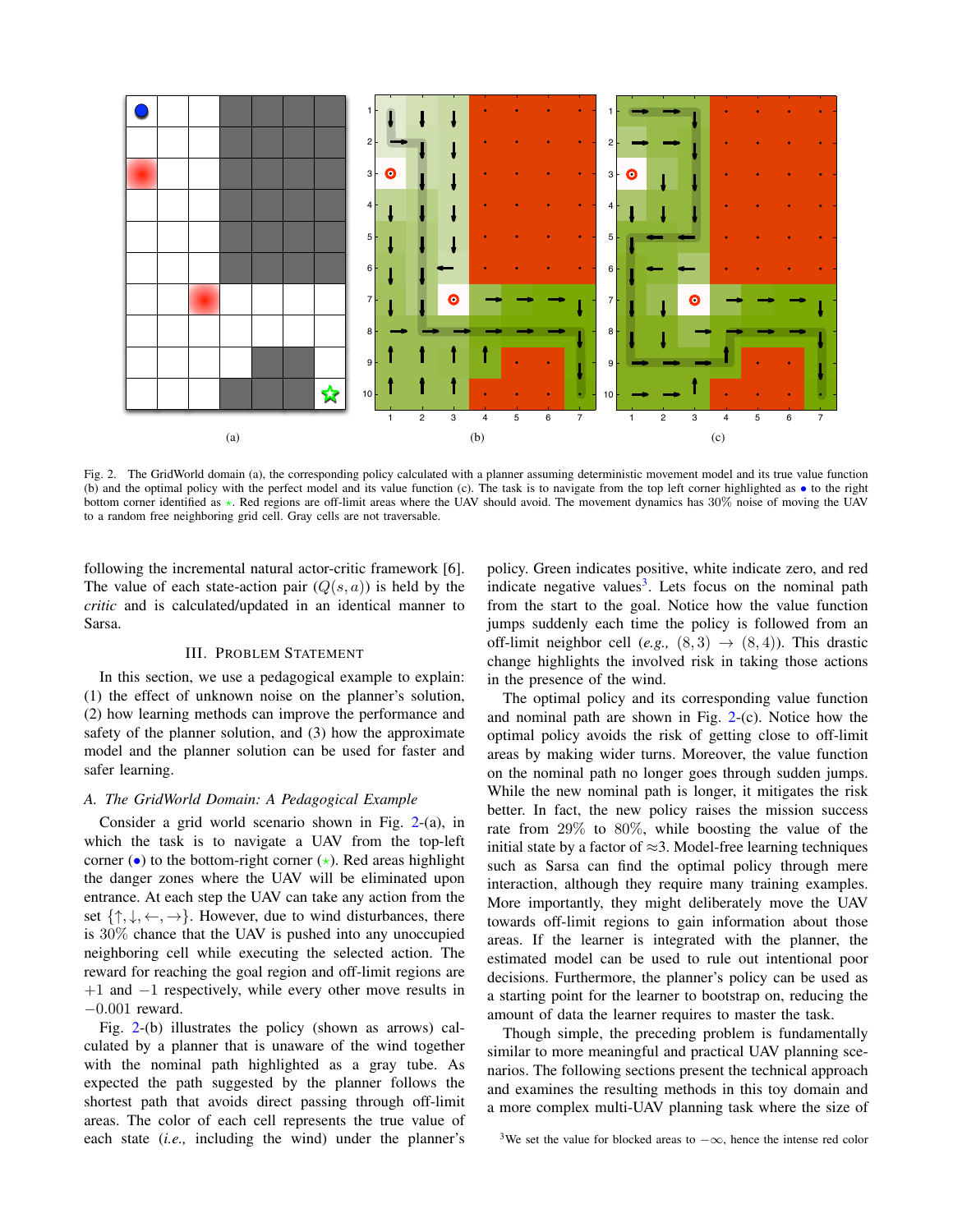<span id="page-3-0"></span>the state space exceeds 200 million state-action pairs.

# IV. TECHNICAL APPROACH

This section provides further details of the intelligent cooperative control architecture (*iCCA*), describing the purpose and function of each element. Fig. [3](#page-4-0) shows that the consensus-based bundle algorithm (CBBA) [5] is used as the cooperative planner to solve the multi-agent task allocation problem. The learning algorithms used are the natural actorcritic [6] and Sarsa [9] methods. These algorithms use past experience to explore and suggest promising behaviors leading to more favorable outcomes. The performance analysis block is implemented as a risk analysis tool where actions suggested by the learner can be overridden by the baseline cooperative planner if they are deemed too risky. The following sections describe each of these blocks in detail.

## *A. Cooperative Planner*

At its fundamental level, the cooperative planner yields a solution to the multi-agent path planning, task assignment or resource allocation problem, depending on the domain. This means it seeks to fulfill the specific goals of the application in a manner that optimizes an underlying, user-defined *objective function*. Many existing cooperative control algorithms use observed performance to calculate *temporal-difference errors* which drive the objective function in the desired direction [16,17]. Regardless of how it is formulated (e.g. MILP, MDP, CBBA), the cooperative planner, or cooperative control algorithm, is the source for baseline plan generation within *iCCA*. In our work, we focus on the CBBA algorithm. CBBA is a deterministic planner and therefore cannot account for noise or stochasticity in action outcomes, but, as outlined in the following section, the algorithm has several core features that make it particular attractive as a cooperative planner.

*1) Consensus-Based Bundle Algorithm:* CBBA is a decentralized auction protocol that produces conflict-free assignments that are relatively robust to disparate situational awareness over the network. CBBA consists of iterations between two phases: In the first phase, each vehicle generates a single ordered bundle of tasks by sequentially selecting the task giving the largest marginal score. The second phase resolves inconsistent or conflicting assignments through local communication between neighboring agents.

In the second phase, agent  $i$  sends out to its neighboring agents two vectors of length  $N_t$ : the winning agents vector  $\mathbf{z}_i \in \mathcal{I}_t^N$  and the winning bids vector  $\mathbf{y}_i \in \mathbb{R}_+^{N_t}$ . The j-th entries of the  $z_i$  and  $y_i$  indicate who agent i thinks is the best agent to take task  $j$ , and what is the score that agent gets from task  $j$ , respectively. The essence of CBBA is to enforce every agent to agree upon these two vectors, leading to agreement on some conflict-free assignment regardless of inconsistencies in situational awareness over the team.

There are several core features of CBBA identified in [5]. First, CBBA is a decentralized decision architecture. For a large team of autonomous agents, it would be too restrictive to assume the presence of a central planner (or server) with which every agent communicates. Instead, it is more natural for each agent to share information via local communication with its neighbors. Second, CBBA is a polynomial-time algorithm. The worst-case complexity of the bundle construction is  $\mathcal{O}(N_tL_t)$  and CBBA converges within  $\max\{N_t, L_tN_a\}$  iterations, where  $N_t$  denotes the number of tasks,  $L_t$  the maximum number of tasks an agent can win,  $N_a$  the number of agents and  $D$  is the network diameter, which is always less than  $N_a$ . Thus, the CBBA methodology scales well with the size of the network and/or the number of tasks (or equivalently, the length of the planning horizon). Third, various design objectives, agent models, and constraints can be incorporated by defining appropriate scoring functions. It is shown in [5] that if the resulting scoring scheme satisfies a certain property called *diminishing marginal gain*, a provably good feasible solution is guaranteed.

While the scoring function primarily used in [5] was a time-discounted reward, a more recent version of the algorithm [18] handles the following extensions while preserving convergence properties:

- Tasks that have finite time windows of validity
- Heterogeneity in the agent capabilities
- Vehicle fuel cost

Starting with this extended version of CBBA, this research adds additional constraints on fuel supply to ensure agents cannot bid on task sequences that require more fuel than they have remaining or that would not allow them to return to base upon completion of the sequence.

#### *B. Risk/Performance Analysis*

One of the main reasons for cooperation in a cooperative control mission is to minimize some global cost, or objective function. Very often this objective involves time, risk, fuel, or other similar physically-meaningful quantities. The purpose of the performance analysis module is to accumulate observations, glean useful information buried in the noise, categorize it and use it to improve subsequent plans. In other words, the performance analysis element of iCCA attempts to improve agent behavior by diligently studying its own experiences [14] and compiling relevant signals to drive the learner and/or the planner.

The use of such feedback within a planner is of course not new. In fact, there are very few cooperative planners which do not employ some form of measured feedback. In this research, we implemented this module as a risk analysis element where candidate actions are evaluated for risk level. Actions deemed too "risky" are replaced with another action of lower risk. The next section, detail the process of overriding risky actions. It is important to note that the risk analysis and learning algorithms are coupled within an MDP formulation, as shown in Fig. [3,](#page-4-0) which implies a fully observable environment.

## *C. Learning Algorithm*

A focus of this research is to integrate a learner into *iCCA* that suggests candidate actions to the cooperative planner that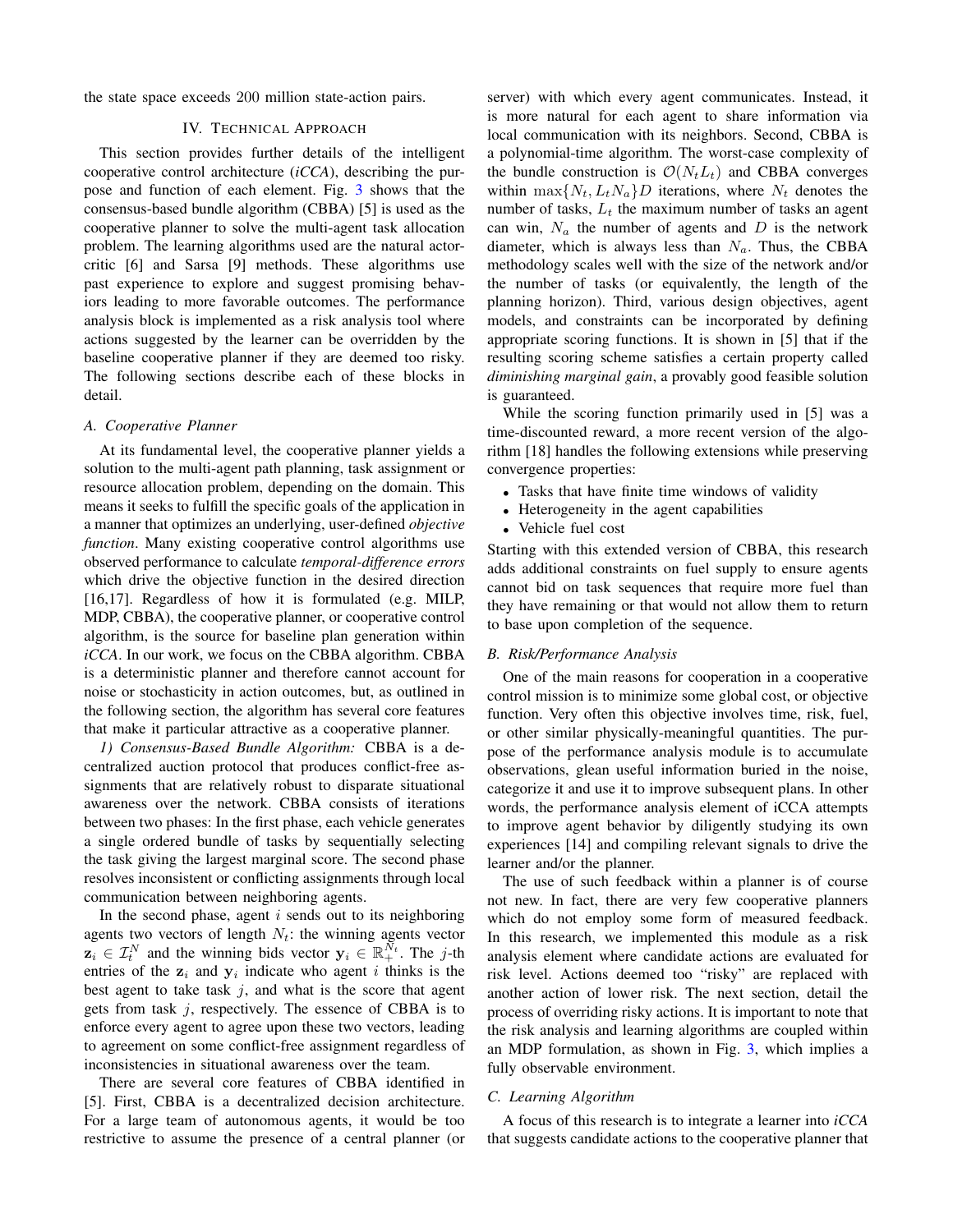

<span id="page-4-0"></span>Fig. 3. iCCA framework as implemented. CBBA planner coupled with risk analysis and reinforcement learning modules, where the latter two elements are formulated within an MDP.

it sees as beneficial. Suggested actions are generated by the learning module through the learned policy. In our previous work [4], we integrated natural actor-critic through iCCA framework. We refer to this algorithm as Cooperative Natural Actor-Critic (CNAC). As a reinforcement learning algorithm, CNAC introduces the key concept of *bounded exploration* such that the learner can explore the parts of the world that may lead to better system performance while ensuring that the agent remains safe within its operational envelope and away from states that are known to be undesirable. In order to facilitate this bound, the risk analysis module inspects all suggested actions of the actor, and replaces the risky ones with the baseline CBBA policy. This process guides the learning away from catastrophic errors. In essence, the baseline cooperative control solution provides a form of "prior" over the learner's policy space while acting as a backup policy in the case of an emergency.

Algorithm [1](#page-4-1) illustrates CNAC in more detail. In order to encourage the policy to initially explore solutions similar to the planner solution, preferences for all state-action pairs,  $P(s, a)$ , on the nominal trajectory calculated by the planner are initialized to a fixed number  $\xi \in \mathbb{R}^+$ . All other preferences are initialized to zero. As actions are pulled from the policy for implementation, they are evaluated for their safety by the risk analysis element. If they are deemed unsafe (e.g. may result in a UAV running out of fuel), they are replaced with the action suggested by the planner  $(\pi^p)$ . Furthermore, the preference of taking the risky action in that state is reduced by parameter  $\xi$ , therefore dissuading the learner from suggesting that action again, reducing the number of "emergency overrides" in the future. Finally, both the critic and actor parameters are updated.

Previously, we employed a risk analysis component which had access to the exact world model dynamics. Moreover, we assumed that the transition model related to the risk calculation was deterministic (*e.g.,* movement and fuel burn did not involve uncertainty). In this paper, we introduce a new risk analysis scheme which uses the planner's inner model, which can be stochastic, to mitigate risk. Algorithm [2,](#page-4-1) explains this new risk analysis process. We assume the existence of the *constrained* function:  $S \rightarrow \{0, 1\}$ , which indicates if being in a particular state is allowed or not. Risk

Algorithm 1: Cooperative Natural Actor-Critic (CNAC) **Input:**  $\pi^p, \xi$ Output: a  $a \sim \pi^{AC}(s, a)$ if not *safe*(s, a) then  $P(s,a) \leftarrow P(s,a) - \xi$  $a \leftarrow \pi^p$  $Q(s, a) \leftarrow Q(s, a) + \alpha \delta_t(Q)$  $P(s, a) \leftarrow P(s, a) + \alpha Q(s, a)$ 

| <b>Algorithm 2: safe</b>                                      |
|---------------------------------------------------------------|
| <b>Input</b> : $s, a$                                         |
| <b>Output:</b> $isSafe$                                       |
| $risk \leftarrow 0$                                           |
| for $i \leftarrow 1$ to M do                                  |
| $t \leftarrow 1$                                              |
| $s_t \sim T^p(s,a)$                                           |
| while not <i>constrained</i> ( $s_t$ ) and not                |
| <i>isTerminal</i> $(s_t)$ and $t < H$ do                      |
| $s_{t+1} \sim T^p(s_t, \pi^p(s_t))$                           |
| $t \leftarrow t+1$                                            |
| $risk \leftarrow risk + \frac{1}{i}(constrained(s_t) - risk)$ |
| $isSafe \leftarrow (risk < \psi)$                             |

is defined as the probability of visiting any of the constrained states. The core idea is to use Monte-Carlo sampling to estimate the risk level associated with the given state-action pair if planner's policy is applied thereafter. This is done by simulating  $M$  trajectories from the current state  $s$ . The first action is the suggested action  $a$ , and the rest of actions come from the planner policy,  $\pi^p$ . The planner's inner transition model,  $T^p$ , is utilized to sample successive states. Each trajectory is bounded to a fixed horizon  $H$  and the risk of taking action  $\alpha$  from state  $s$  is estimated by the probability of a simulated trajectory reaching a risky state within horizon H. If this risk is below a given threshold,  $\psi$ , the action is deemed to be safe.

<span id="page-4-1"></span>The initial policy of actor-critic type learners is biased quite simply as they parameterize the policy explicitly. For learning schemes that do not represent the policy as a separate entity, such as Sarsa, integration within iCCA framework is not immediately obvious. In this paper, we present a new approach for integrating learning approaches without an explicit actor component. Our idea was motivated by the concept of the  $R_{max}$  algorithm [20]. We illustrate our approach through the parent-child analogy, where the planner takes the role of the parent and the learner takes the role of the child. In the beginning, the child does not know much about the world, hence, for the most part s/he takes actions advised by the parent. While learning from such actions, after a while, the child feels comfortable about taking a self-motivated actions as s/he has been through the same situation many times. Seeking permission from the parent, the child could take the action if the parent thinks the action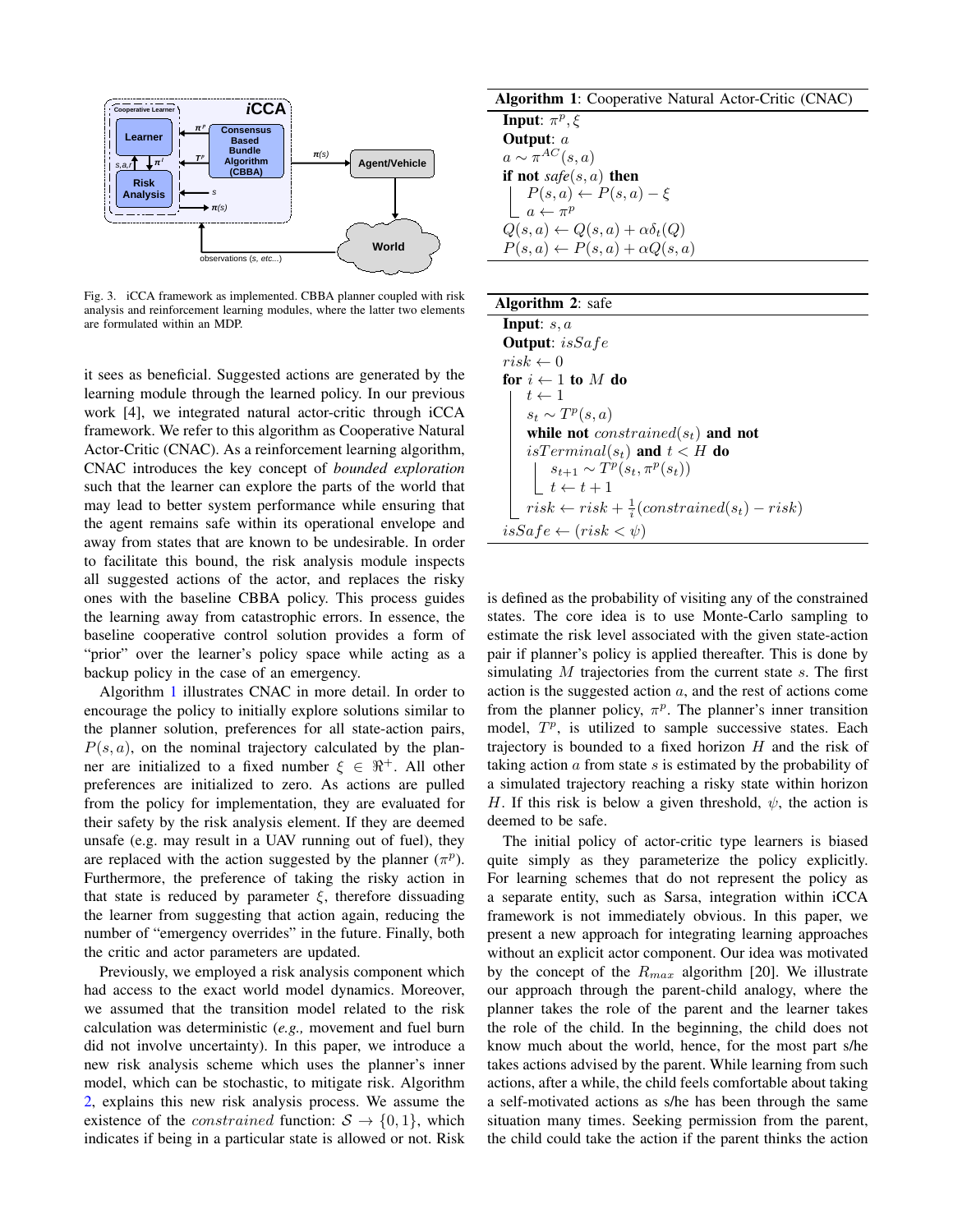Algorithm 3: Cooperative Learning **Input:**  $N, \pi^p, s, learner$ Output: a  $a \leftarrow \pi^p(s)$  $\pi^l \leftarrow learner.\pi$  $knownness \leftarrow \min\{1, \frac{count(s,a)}{N}\}$  $\frac{\partial u(s,a)}{\partial t}\}$ if  $rand() < knownness$  then  $a' \sim \pi^l(s, a)$ if  $\textit{safe}(s, a')$  then  $a \leftarrow a'$ else  $\vert \quad count(s, a) \leftarrow count(s, a) + 1$ learner.update()

is not unsafe. Otherwise the child should follow the action suggested by the parent.

Algorithm [3](#page-5-1) details the process. On every step, the learner inspects the suggested action by the planner and estimates the knownness of the state-action pair by considering the number of times that state-action pair has been experienced. The N parameter controls the shift speed from following the planner's policy to the learner's policy. Given the knownness of the state-action pair, the learner probabilistically decides to select an action from its own policy. If the action is deemed to be safe, it is executed. Otherwise, the planner's policy overrides the learner's choice. If the planner's action is selected, the knownness count of the corresponding stateaction pair is incremented. Finally the learner updates its parameter depending on the choice of the learning algorithm. What this means, however, is that state-action pairs explicitly forbidden by the baseline planner will not be intentionally visited. Also, notice that any control RL algorithm, even the actor-critic family of methods, can be used as the input to Algorithm [3.](#page-5-1)

## V. EXPERIMENTAL RESULTS

<span id="page-5-1"></span><span id="page-5-0"></span>This section compares the empirical performance of cooperative-NAC and cooperative-Sarsa with pure learning and pure planning methods in the GridWorld example mentioned in Section [III,](#page-2-0) and a multi-UAV mission planning scenario where both dynamics and reward models are stochastic. For the GridWorld domain, the optimal solution was calculated using dynamic programming. $4$  As for the planning, the CBBA algorithm was executed online given the expected deterministic version of both domains. Pure planning results are averaged over 10, 000 Monte Carlo simulations. For all learning methods, the best learning rates were calculated by:

$$
\alpha_t = \alpha_0 \frac{N_0 + 1}{N_0 + \text{Episode}^{\#1.1}}
$$

.

The best  $\alpha_0$  and  $N_0$  were selected through experimental search of the sets of  $\alpha_0 \in \{0.01, 0.1, 1\}$  and  $N_0 \in$ 

 $\{100, 1000, 10^6\}$  for each algorithm and scenario. The best preference parameter,  $\xi$ , for NAC and CNAC were empirically found from the set  $\{1, 10, 100\}$ .  $\tau$  was set to 1. Similarly, the knownness parameter, N, for CSarsa was selected out of  $\{10, 20, 50\}$ . The exploration rate ( $\epsilon$ ) for Sarsa and CSarsa was set to 0.1. All learning method results were averaged over 60 runs. Error bars represents the 95% confidence intervals on each side.

## *A. GridWorld Domain*

Fig. [4-](#page-6-1)(a) compares the performance of CNAC, NAC, the baseline planner (hand-coded) policy, and the expected optimal solution in the pedagogical GridWorld domain shown in Fig. [2.](#page-2-1) The X-axis shows the number of steps the agent executed an action, while the Y-axis highlights the cumulative rewards of each method after each 1, 000 steps. Notice how CNAC achieves better performance after 6, 000 steps by navigating farther from the danger zones. NAC, on the other hand, could not outperform the planner by the end of 10, 000 steps.

In Fig. [4-](#page-6-1)(b), the NAC algorithm was substituted with Sarsa. Moreover, the interaction between the learner and the planner follows Algorithm [3.](#page-5-1) The same pattern of behavior can be observed, although both CSarsa and Sarsa have a better overall performance compared to CNAC and NAC respectively. We conjecture that Sarsa learned faster than NAC because Sarsa's policy is embedded in the Q−value function, whereas NAC's policy requires another level of learning for the policy on the top of learning the Q−value function. While, in this domain, the performance of Sarsa was on par with CSarsa at the end of training horizon, we will see that this observation does not hold for large domains indicating the importance of cooperative learners for more realistic problems.

## *B. Multi-UAV Planning Scenario*

Fig. [5](#page-6-2) depicts of the mission scenario of interest where a team of two fuel-limited UAVs cooperate to maximize their total reward by visiting valuable target nodes in the network. The base is highlighted as node 1 (green circle), targets are shown as blue circles and agents as triangles. The total amount of fuel for each agent is highlighted by the number inside each triangle. For those targets with an associated reward it is given as a positive number nearby. The constraints on the allowable times when the target can be visited are given in square brackets and the probability of receiving the known reward when the target is visited is given in the white cloud nearest the node.<sup>[5](#page-5-3)</sup> Each reward can be obtained only once and traversing each edge takes one fuel cell and one time step.

UAVs are allowed to loiter at any node. The fuel burn for loitering action is also one unit, except for any UAV at the base, where they are assumed to be stationary and thus there is no fuel depletion. The mission horizon was set to 10 time steps. If UAVs are not at base at the end of the mission

<span id="page-5-2"></span><sup>4</sup>Unfortunately, calculating an optimal solution for the UAV scenario was estimated to take about 20 days. We are currently optimizing the code in order to prepare the optimal solution for the final paper submission.

<span id="page-5-3"></span><sup>&</sup>lt;sup>5</sup>If two agents visit a node at the same time, the probability of visiting the node would increase accordingly.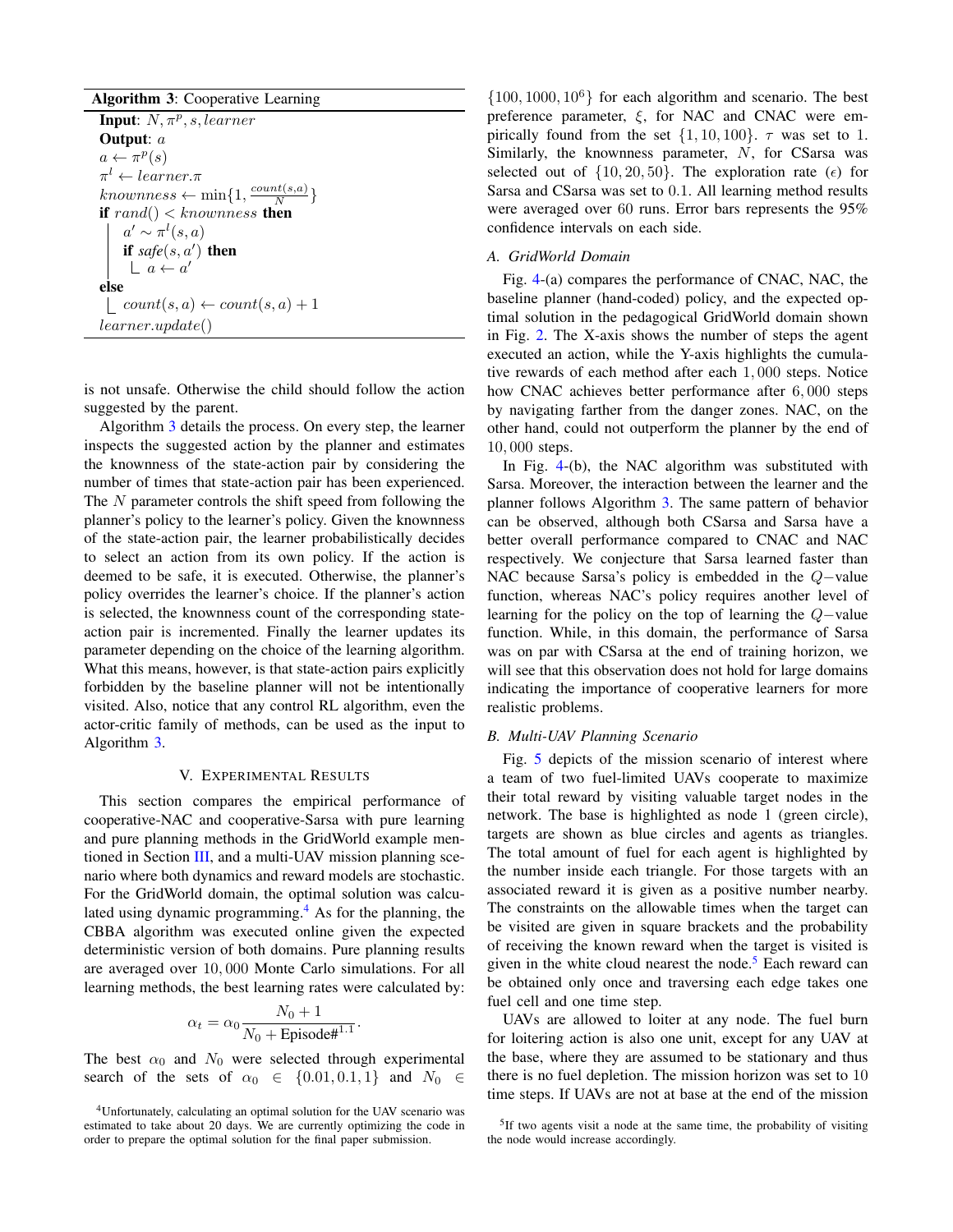

<span id="page-6-1"></span>Fig. 4. In the pedagogical GridWorld domain, the performance of the optimal solution is given in black. The solution generated by the deterministic planner is shown in red. In addition, the performance of NAC, CNAC (left) and Sarsa and CSarsa (right) are shown. It is clear that the cooperative learning algorithms (CNAC and CSarsa) outperform their non-cooperative counterparts and eventually outperform the baseline planner when given a sufficient number of interactions. This result motivates the application of the cooperative learning algorithms to more complex domains, such as the Multi-UAV planning scenario.

horizon, or crash due to fuel depletion, a penalty of −800 is added for that trial. In order to test our new risk mitigation approach, we added uncertainty to the movement of each UAV by adding 5% chance of edge traverse failure. Notice that our previous risk analyzer [4,8] could not handle such scenarios, as it assumed the existence of an oracle knowing catastrophic actions in each state.

Figs  $6-(a)$  $6-(a)$ , (b) show the results of the same battery of algorithms used in the GridWorld domain applied to the UAV mission planning scenario. In this domain, we substituted the hand-coded policy with the CBBA algorithm. Fig. [6-](#page-7-0)(a) represents the performance of each method after  $10^5$  steps of interactions, while Fig. [6-](#page-7-0)(b) depicts the risk of executing the corresponding policy. At the end of training, both NAC



<span id="page-6-2"></span>Fig. 5. The mission scenarios of interest: A team of two UAVs plan to maximize their cumulative reward along the mission by cooperating to visit targets. Target nodes are shown as circles with rewards noted as positive values and the probability of receiving the reward shown in the accompanying cloud. Note that some target nodes have no value. Constraints on the allowable visit time of a target are shown in square brackets.

and Sarsa failed to avoid the crashing scenarios, thus yielding low performance and more than a 90% probability of failure. This observation coincides with our previous experiments with this domain where the movement model was noise free [4], highlighting the importance of biasing the policy of learners in large domains. On average, CNAC and CSarsa improved the performance of CBBA by about 15% and 30% respectively. At the same time they reduced the probability of failure by 6% and 8%.

## VI. CONCLUSIONS

<span id="page-6-0"></span>This paper extended the capability of the previous work on merging learning and cooperative planning techniques through two innovations: (1) the risk mitigation approach has been extended to stochastic system dynamics where the exact world model is not known, and (2) learners without a separate policy parameterization can be integrated in the iCCA framework through the cooperative learning algorithm. Using a pedagogical GridWorld example, we explained how the emerging algorithms can improve the performance of existing planners. Simulation results verified our hypothesis in the GridWorld example. We finally tested our algorithms in a multi-UAV planning scenario including stochastic transition and rewards models, where none of the uncertainties were known a priori. On average, the new cooperative learning methods boosted the performance of CBBA up to 30%, while reducing the risk of failure up to 8%.

For future work, we are interested in increasing the learning speed of cooperative learners by taking advantage of function approximators. Function approximation allows generalization among the values of similar states often boosting the learning speed. However, finding a proper function approximator for a problem is still an active area of research, as poor approximations can render the task unsolvable, even with infinite amount of data. While in this work, we assumed